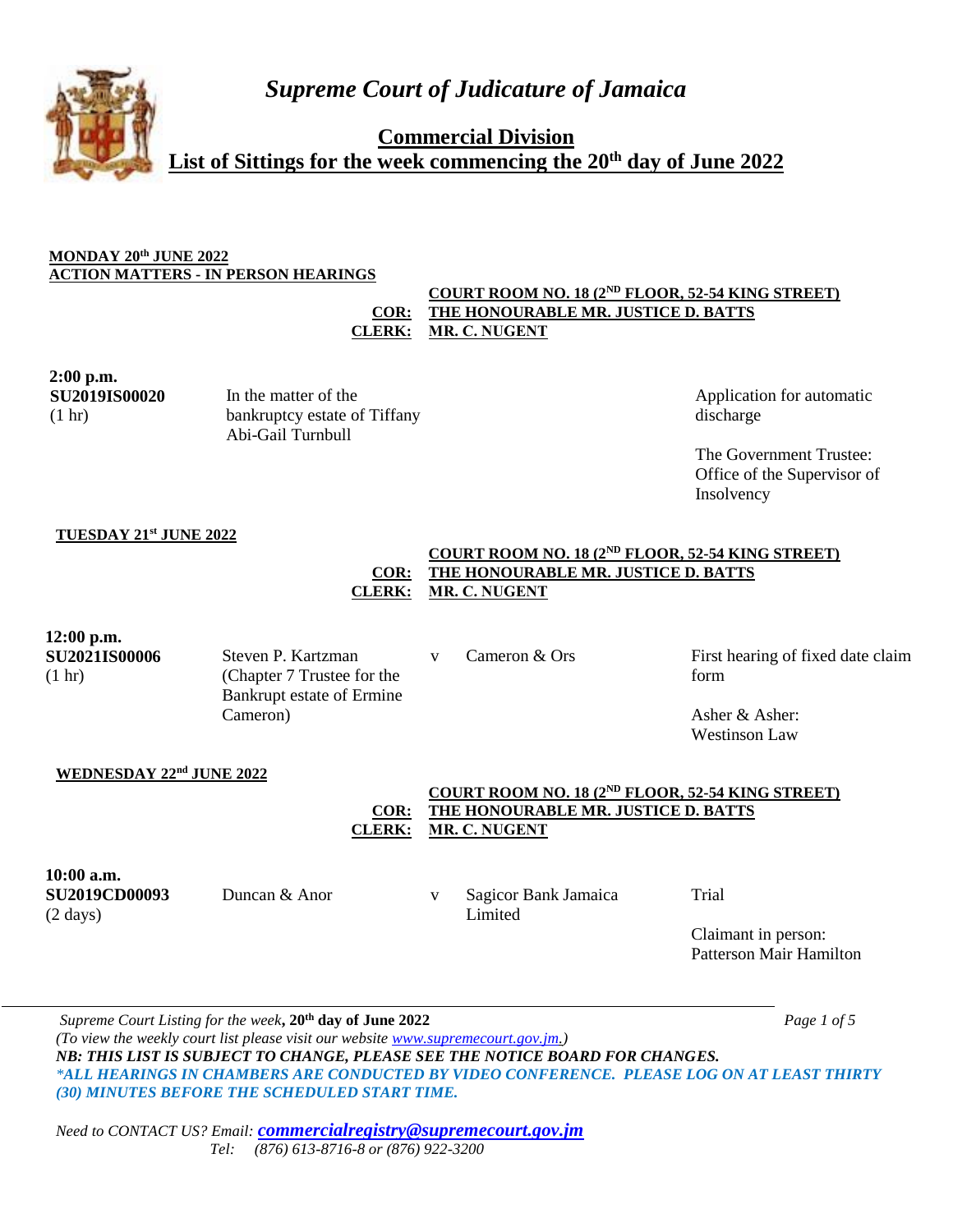## **WEDNESDAY 22nd JUNE 2022 ACTION MATTERS - IN PERSON HEARINGS CONT'D**

#### **COR: COURT ROOM NO. 20 (2ND FLOOR, 52-54 KING STREET) THE HONOURABLE MRS. JUSTICE C. BROWN BECKFORD CLERK: MISS T. ROBINSON**

**COR: THE HONOURABLE MR. JUSTICE D. BATTS** 

**10:00 a.m. SU2020CD00283** (2 days) Isratech Jamaica Limited (T/A Isratech Energy Solutions and Isratech Waterworks) v Sinopharm Pan-Caribbean Limited & Anor Trial Kent Gammon & Associates: Georgia Hamilton & Company

#### **MONDAY 20th JUNE 2022 CHAMBERS – VIDEO CONFERENCES**

|                                                                                         | <u>сол.</u><br><b>CLERK:</b>                              | THE HOROGRADLE MR. JOSHUE D. BAT 19<br><b>MR. C. NUGENT</b> |                                                                        |                                                                                                 |  |
|-----------------------------------------------------------------------------------------|-----------------------------------------------------------|-------------------------------------------------------------|------------------------------------------------------------------------|-------------------------------------------------------------------------------------------------|--|
| 10:00 a.m.<br>2017CD00481<br>(1 hr)                                                     | Allen                                                     | $\mathbf{V}$                                                | <b>Joash Emmanuel Maragh</b><br>$(T/A)$ JF Mar Auto Sales &<br>Rental) | Application for final charging<br>order<br>Natalia D. Casado Desulme                            |  |
| $11:00$ a.m.<br><b>SU2019CD00292</b><br>(1/2 hr)                                        | <b>Mechanical Services</b><br>Limited                     | V                                                           | <b>ZDA Construction Limited</b>                                        | Pre-trial review<br>Georgia Hamilton & Company:<br>Chen Green & Company                         |  |
| 11:30 a.m.<br><b>SU2020CD00206</b><br>$(1/2 \text{ hr})$                                | <b>National Commercial Bank</b><br>Jamaica Limited        | $\mathbf{V}$                                                | Wint                                                                   | Application to pay by installment<br>Peta-Gay Chin-Hibbert:<br>Defendant-in-person              |  |
| 12:00 p.m.<br>2018CD00236<br>$\boldsymbol{\&}$<br>2018CD00658<br>consolidated<br>(1 hr) | <b>Lithographic Printers</b><br>Limited<br>Johnson        | $\mathbf{V}$<br>V                                           | Johnson<br>Lithographic Printers Limited                               | Application for attachment of debt<br>order<br>Livingston, Alexander & Levy:<br>Barbara Barnaby |  |
| 3:00 p.m.<br><b>SU2022CD00005</b><br>$(1/2 \text{ hr})$                                 | Rose & Anor                                               | V                                                           | <b>Brown</b>                                                           | Application to extend the validity<br>of claim form<br>Oswest Senior-Smith & Company            |  |
|                                                                                         | Suprama Court Listing for the week. 20th day of June 2022 |                                                             |                                                                        | $D_{QQQ}$ 2 of 5                                                                                |  |

*Supreme Court Listing for the week***, 20th day of June 2022** *Page 2 of 5 (To view the weekly court list please visit our website [www.supremecourt.gov.jm.](http://www.supremecourt.gov.jm/)) NB: THIS LIST IS SUBJECT TO CHANGE, PLEASE SEE THE NOTICE BOARD FOR CHANGES. \*ALL HEARINGS IN CHAMBERS ARE CONDUCTED BY VIDEO CONFERENCE. PLEASE LOG ON AT LEAST THIRTY (30) MINUTES BEFORE THE SCHEDULED START TIME.*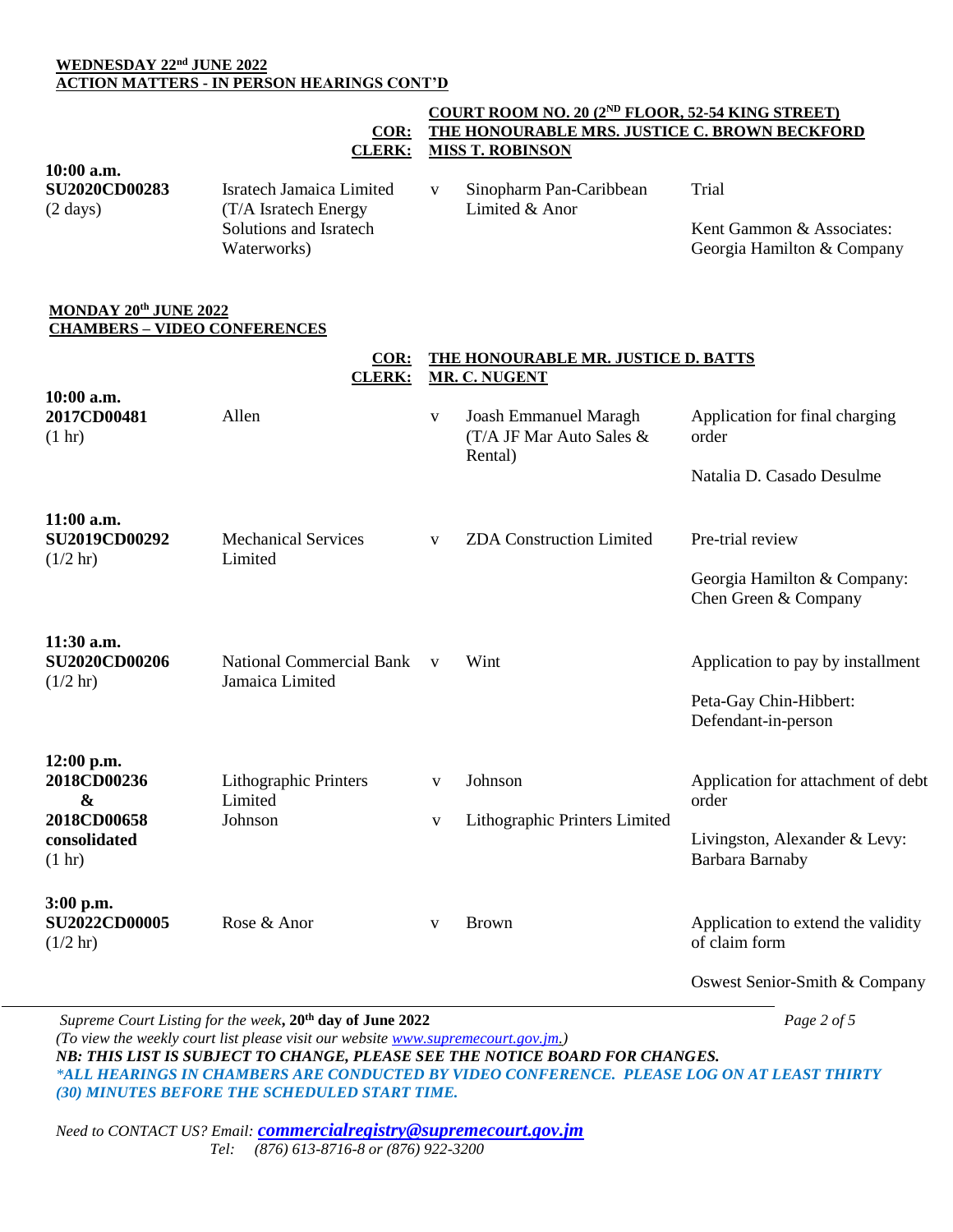## **MONDAY 20th JUNE 2022 CHAMBERS – VIDEO CONFERENCES CONT'D**

## **COR: THE HONOURABLE MRS. JUSTICE C. BROWN BECKFORD CLERK: MISS T. ROBINSON**

| $2:00$ p.m.                              |                                 |                 |                  |
|------------------------------------------|---------------------------------|-----------------|------------------|
| <b>SU2020CD00432</b><br>$(1 \text{ hr})$ | <b>Bull Investments Limited</b> | McDonald & Anor | Judgment summons |

Simone Gentles & Company

## **TUESDAY 21st JUNE 2022**

**COR: THE HONOURABLE MR. JUSTICE D. BATTS CLERK: MR. C. NUGENT**

| 11:00 a.m.<br><b>SU2022CD00110</b><br>(1 hr)                                                                                                                                                                                                                                                                                                                                                                | Allen                                            | V                                                                       | <b>Optimum Financial Services</b>                                        | Application for injunction $&$ relief<br>from sanction                                              |
|-------------------------------------------------------------------------------------------------------------------------------------------------------------------------------------------------------------------------------------------------------------------------------------------------------------------------------------------------------------------------------------------------------------|--------------------------------------------------|-------------------------------------------------------------------------|--------------------------------------------------------------------------|-----------------------------------------------------------------------------------------------------|
| $2:00$ p.m.<br>SU2021CD00217                                                                                                                                                                                                                                                                                                                                                                                | National Export-Import                           | V                                                                       | Jhamnani                                                                 | Nelson-Brown Guy & Francis:<br>Kinghorn & Kinghorn<br>Application for final attachment of           |
| (2 hr)                                                                                                                                                                                                                                                                                                                                                                                                      | <b>Bank of Jamaica Limited</b>                   |                                                                         |                                                                          | debt order<br>Nigel Jones & Company:<br><b>HRC</b> Law:<br>Mayhew law                               |
|                                                                                                                                                                                                                                                                                                                                                                                                             | COR:<br><b>CLERK:</b>                            |                                                                         | THE HONOURABLE MRS. JUSTICE C. BROWN BECKFORD<br><b>MISS T. ROBINSON</b> |                                                                                                     |
| 10:00 a.m.<br><b>SU2021CD00466</b><br>$(1/2 \text{ hr})$                                                                                                                                                                                                                                                                                                                                                    | Francis                                          | $\mathbf{V}$                                                            | The Bank of Nova Scotia<br>Jamaica Limited                               | Application for specific disclosure<br>Gifford, Thompson & Shields:<br>Livingston, Alexander & Levy |
|                                                                                                                                                                                                                                                                                                                                                                                                             | COR:<br><b>CLERK:</b>                            | THE HONOURABLE MRS. JUSTICE L. PALMER HAMILTON<br><b>MISS S. DOYLEY</b> |                                                                          |                                                                                                     |
| 10:30 a.m.<br>2018CD00564<br>$(1/2 \text{ hr})$                                                                                                                                                                                                                                                                                                                                                             | Paradise Consortium<br>Limited (T/A Jungle Fyah) | V                                                                       | Franklyn Mason<br>(T/A Jungle Fiah)                                      | Application to remove attorney's<br>name from the record                                            |
|                                                                                                                                                                                                                                                                                                                                                                                                             |                                                  |                                                                         |                                                                          | Bishop & Partners:<br>Leroy K. Equiano                                                              |
| Supreme Court Listing for the week, 20 <sup>th</sup> day of June 2022<br>$\sqrt{T}$ , $\sqrt{T}$ , $\sqrt{T}$ , $\sqrt{T}$ , $\sqrt{T}$ , $\sqrt{T}$ , $\sqrt{T}$ , $\sqrt{T}$ , $\sqrt{T}$ , $\sqrt{T}$ , $\sqrt{T}$ , $\sqrt{T}$ , $\sqrt{T}$ , $\sqrt{T}$ , $\sqrt{T}$ , $\sqrt{T}$ , $\sqrt{T}$ , $\sqrt{T}$ , $\sqrt{T}$ , $\sqrt{T}$ , $\sqrt{T}$ , $\sqrt{T}$ , $\sqrt{T}$ , $\sqrt{T}$ , $\sqrt{T}$ |                                                  |                                                                         |                                                                          | Page 3 of 5                                                                                         |

*(To view the weekly court list please visit our website [www.supremecourt.gov.jm.](http://www.supremecourt.gov.jm/)) NB: THIS LIST IS SUBJECT TO CHANGE, PLEASE SEE THE NOTICE BOARD FOR CHANGES. \*ALL HEARINGS IN CHAMBERS ARE CONDUCTED BY VIDEO CONFERENCE. PLEASE LOG ON AT LEAST THIRTY (30) MINUTES BEFORE THE SCHEDULED START TIME.*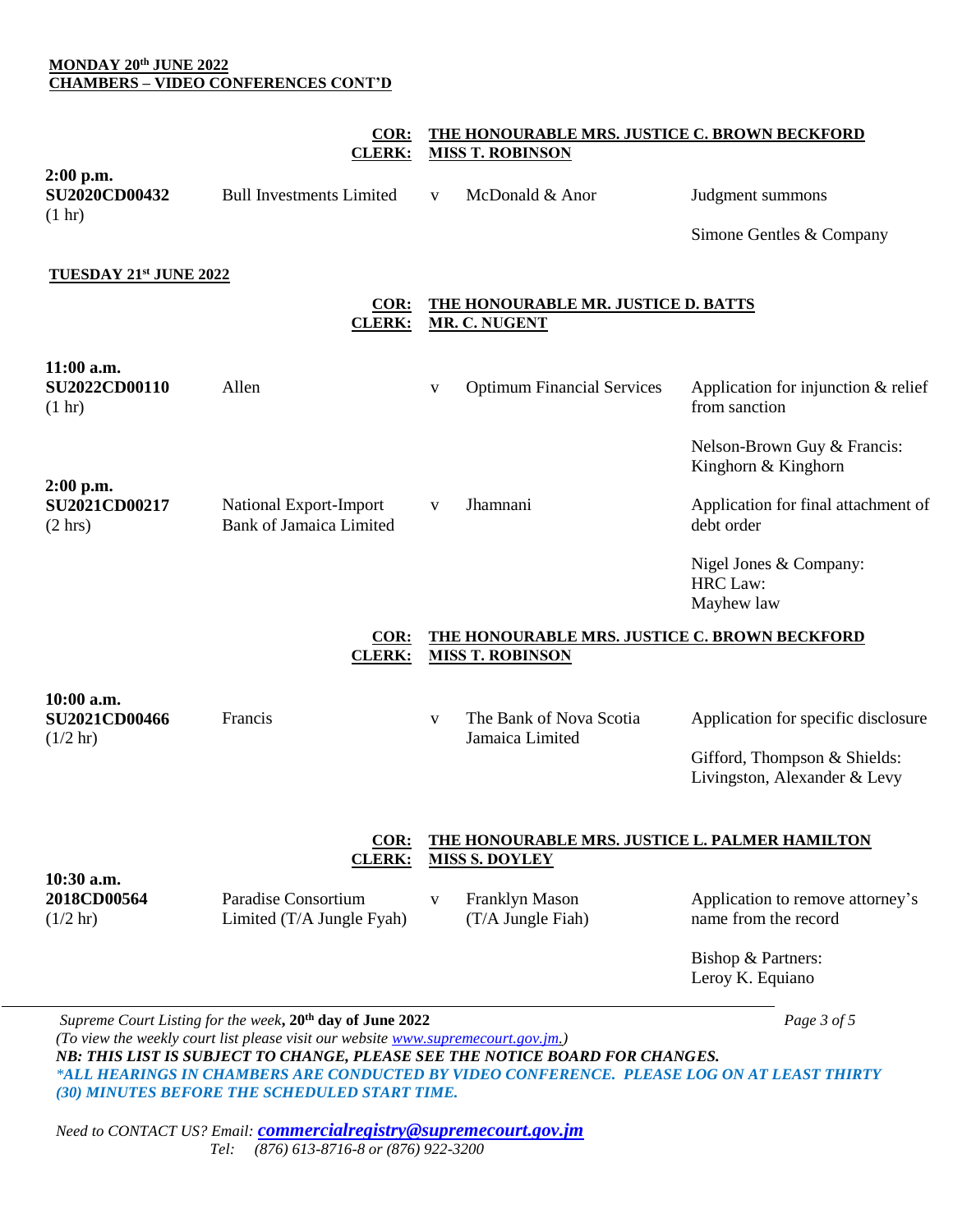#### **WEDNESDAY 22nd JUNE 2022 CHAMBERS – VIDEO CONFERENCES CONT'D**

**10:00 a.m.**

## **COR: THE HONOURABLE MR. JUSTICE D. BATTS CLERK: MR. C. NUGENT**

| <b>SU2020CD00260</b>                                                       | <b>International Business</b>                                     | $\mathbf{V}$ | <b>Industrial Depot Limited</b>                                                                                                              | Application for oral examination                                                                                             |
|----------------------------------------------------------------------------|-------------------------------------------------------------------|--------------|----------------------------------------------------------------------------------------------------------------------------------------------|------------------------------------------------------------------------------------------------------------------------------|
| $(15 \text{ mins})$                                                        | <b>Spaces Company Limited</b>                                     |              |                                                                                                                                              | Georgia Hamilton & Company                                                                                                   |
| THURSDAY 23rd JUNE 2022<br>10:00 a.m.<br>2018A00004<br>$(15 \text{ mins})$ | $COR$ :<br><b>CLERK:</b><br>F.T Maritime Services<br>Limited      | V            | THE HONOURABLE MR. JUSTICE D. BATTS<br><b>MR. C. NUGENT</b><br>Lamda Shipholding Limited<br>(Owner of the M/V Pluto)                         | Application to remove attorneys'<br>name from the record<br>Nunes Scholefied Deleon &<br>Company:<br>Myers Fletcher & Gordon |
| 10:00 a.m.<br><b>SU2021CD00062</b><br>$(15 \text{ mins})$                  | COR:<br><b>CLERK:</b><br>Caribbean Producers<br>(Jamaica) Limited | $\mathbf{V}$ | THE HONOURABLE MRS. JUSTICE L. PALMER HAMILTON<br><b>MISS S. DOYLEY</b><br><b>Rockin Restaurant Group</b><br>Limited (T/A Hard Rock<br>Café) | Application to set aside default<br>judgment<br>Nigel Jones & Company:<br>Myers Fletcher & Gordon                            |
| 10:15 a.m.<br><b>SU2022CD00148</b><br>$(1 \text{ hr})$                     | Scott                                                             | V            | Bostick & Ors                                                                                                                                | Application for interim injunction<br>Neco G. Pagan                                                                          |
| 11:00 a.m.<br>2017CD00348<br>$(1 \text{ hr})$                              | Hood-Daniel Well Company v<br>Limited                             |              | <b>H2O Technical Services</b><br>Limited                                                                                                     | Application for final attachment of<br>debt order<br>Bernard & Company                                                       |

*Supreme Court Listing for the week***, 20th day of June 2022** *Page 4 of 5 (To view the weekly court list please visit our website [www.supremecourt.gov.jm.](http://www.supremecourt.gov.jm/)) NB: THIS LIST IS SUBJECT TO CHANGE, PLEASE SEE THE NOTICE BOARD FOR CHANGES. \*ALL HEARINGS IN CHAMBERS ARE CONDUCTED BY VIDEO CONFERENCE. PLEASE LOG ON AT LEAST THIRTY (30) MINUTES BEFORE THE SCHEDULED START TIME.*